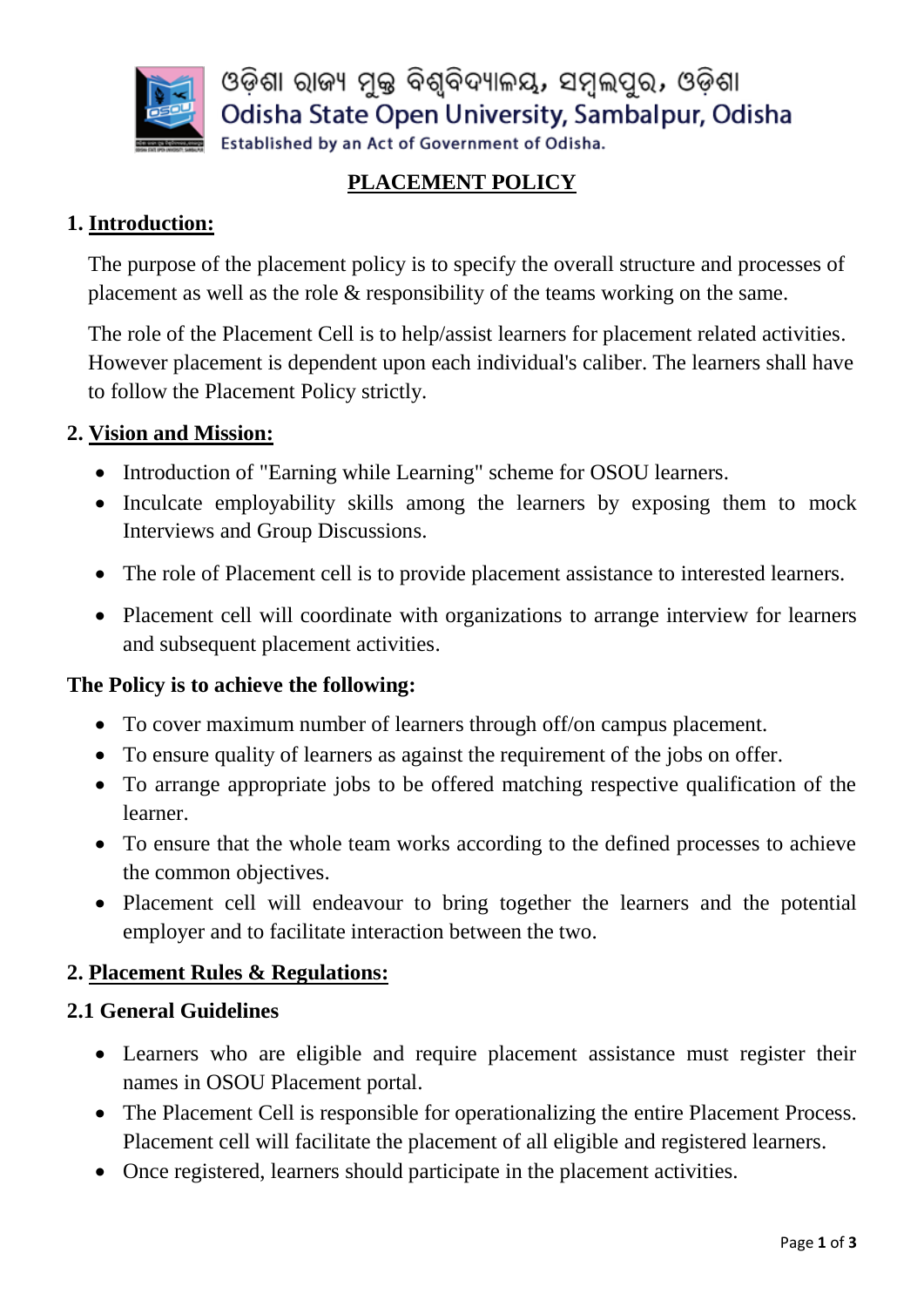- Campus placement involves interacting with external entities/people. It represents a significant opportunity for creating goodwill and esteem for the learner and the University. The participating entities view the learner as an ambassador of the University. Learners are therefore requested to project courtesy and professional conduct while interacting with the external entities. If any learner is found violating the professional code of conduct, he/she will be liable to be debarred from placement assistance thereafter.
- It is the learner's responsibility to meet applicable timelines of the placement processes. For this purpose, the learner must regularly check the emails, messages, or notices from the online portal and comply with the actions as required within the indicated timelines. Non-adherence to the timelines may lead to denial of the subsequent process outcomes such as interviews etc.
- Learners are required to keep track of communication from OSOU regarding the companies offering Jobs. If a learner, eligible as per the Job Description does not to apply for three(3) consecutive eligible job postings, then it may imply that the learner is not interested in pursuing the placement assistance process. In such cases, the learner will not be provided further placement assistance.
- For securing a job, a maximum of five (5) attempts of selection rounds will be allowed. If a learner fails to obtain a confirmed job offer after appearing for selection interview of five (5) organizations, then he/she will automatically be left out of the placement assistance of the University.
- All job offers will be made via the Placement Cell. Direct offers to learners will not be permitted.
- The University follows one learner, one job offer policy. So, it becomes mandatory for the learner to accept the first job offer. Upon receiving the first job offer, the learner will be automatically considered as placed, and removed from list of learners awaiting job offers.

#### **2.2 Placement Process:**

The placement process will have the flexibility to accommodate the needs of the recruiting organizations. It will broadly comprise of the following steps:

• Recruiting companies will inform the University about their requirements, role descriptions, eligibility norms, the remuneration packages being offered and tentative date for interview.

• These details will be shared with learners through the Placement Cell. Learner will be able to decide about participating in the company's recruitment process depending upon their interest, suitability, specializations and career interests.

• Resumes of interested and/or suitable learners will be sent to the recruiting organization, based on which the company will notify a shortlist of learners.